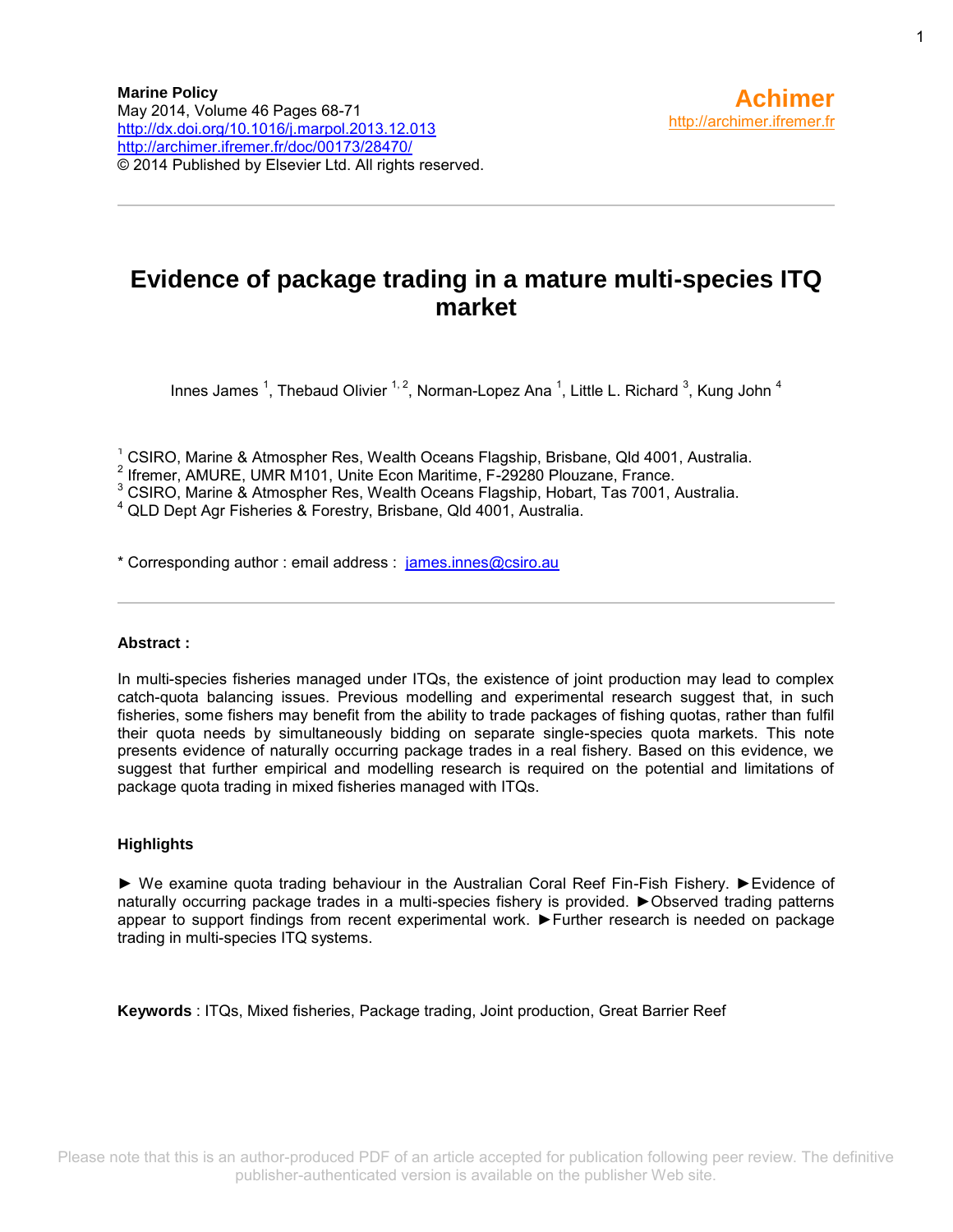#### **Introduction**

Individual Transferable Quotas are increasingly being used as a means to allocate access to wild fish stocks in commercial fisheries [1-2]. This indudes multi-species fisheries in which some joint production may occur, leading to complex catch-quota balancing issues [3-7]. Two articles recently published in this journal [8-9], based on modelling and experimental research, suggest that, in such fisheries, some fishers may benefit from the ability to trade packages of fishing quotas, rather than fulfil their quota needs by simultaneously bidding on separate single species quota markets. The authors show that such benefits are likely to be higher for mature market places when the harvesting rights being purchased present higher degrees of complementarity and when complementarities vary between market participants. This can be the case in high synergy environments, when joint catch of multiple species occurs, or if holding certain packages of quota allows for significant economies of scale - implying that the value of a package is effectively greater than the sum of its parts when held in isolation. The presence of non-trivial transaction costs may similarly increase the value of being able to obtain any quota required in as few trades as possible.

In this note, we provide empirical evidence that such package trading of fishing quota may in fact represent a significant component of the day-to-day operation of a fishing quota market, using information on the quota market of the Australian Coral Reef Fin-Fish Fishery (CRFFF) on the Great Barrier Reef. The natural occurrence of package trading in a free market situation serves to validate the suggestions that such trading behaviour may be beneficial to quota traders under certain circumstances [8-9]. Based on this evidence, we suggest that further empirical research be carried out on the potential value of package quota trading in mixed fisheries with ITQs.

### **Case study**

The CRFFF is multi-species in nature. Catch in the fishery is regulated via the allocation of quota for three groups of species: coral trout (CT), red throat emperor (RTE), and other species (OS) [10]. As the name suggests other species incorporates a number of (approximately 154) reef fish species, other than coral trout and red throat emperor, however only a relatively small proportion of these are actively targeted by the commercial fishery [10]. The CRFFF is heterogeneous in the spatial distribution of species exploited, their value, and the scale and setup of the vessels that target them [11]. The commercial fishery ranges from Cape York (10°41'S) at the north of the Great Barrier Reef, to Bundaberg (24º30'S) in the south. In general, coral trout and other species tend to be available throughout this entire range whereas red throat emperor is more confined to the southern half of the fishery. While a part of the fishing businesses typically focus on targeting coral trout in order to supply the higher value live export market, they may still incur small amounts of catch of the other species. In addition, a part of the fishing businesses, usually operating smaller vessels, will generally land higher proportions of dead fish, with a greater proportion of other species. This heterogeneity results in fishers requiring more than one type of quota, and in different fishers requiring differing combinations of quota, to operate in the fishery. Fishers in the CRFFF quota market thus face a multiple unit heterogeneous goods allocation problem, as described by Tisdel and Iftekhar [9].

The CRFFF quota management system was introduced on the  $1<sup>st</sup>$  of July 2004: shares of total allowable catch limits were allocated to existing licence owners as individual tradable quotas based mainly upon their history in the fishery. The quota is completely transferrable meaning that anyone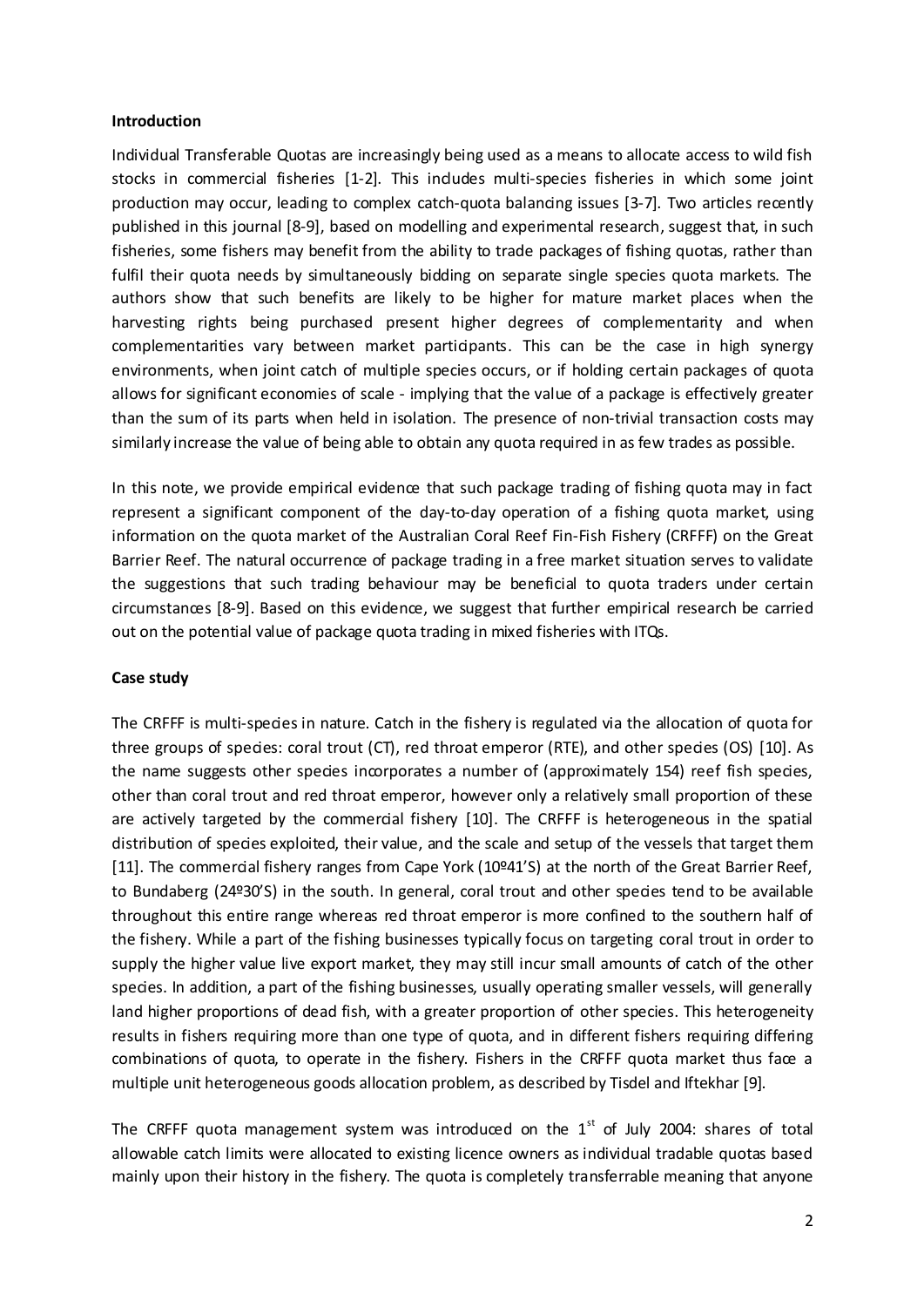with a quota account is able to buy, sell or lease quota. Landings cannot be balanced against quota retrospectively so sufficient quota must held in a quota account at the time of landing. A more comprehensive description of the quota system and the fishery in general can be found in Thébaud et al. [11]. The Queensland Department of Agriculture Fisheries and Forestry (QDAFF) keep records of all temporary and permanent quota transactions that take place in the CRFFF. The information presented here is based on an anonymised version of the dataset that accounts for eight years of lease (i.e. temporary) quota trading: from the  $1<sup>st</sup>$  of July 2004 up to the end of the 2011-12 financial year (30<sup>th</sup> of June in Australia). Having now been in operation for eight years this system arguably represents what may be considered a mature marketplace. For the purposes of this analysis, trades have been grouped in three separate quota market categories (coral trout-only, red throat emperoronly and other species-only trades) and one package quota trade category, based on the assumption that trades occurring between the same individuals on the same date could be considered as package trades.

### **3. Evidence of package quota trading in the CRFFF**

The number of trades and quantity of quota traded each year are presented in Fig.1a & b, respectively. Both figures are broken down into the categories of quota traded and illustrate that package trades represent a substantial component of trading activity in the lease market. The first year of quota management (2004-05) was a period of significant adjustment in the fishery, with relatively low levels of leasing and high levels of permanent transfers taking place. In particular, the quantity of coral trout quota leased was exceptionally low, and the proportion of package trades appeared relatively high. Information on temporary trades at this time is however not considered particularly representative. From 2005-06 onwards there has been a gradually increasing trend in the annual proportion of lease trades based on packages of quota (Fig. 1c): by 2011-12, temporary package trades accounted for close to one third (27%) of annual transactions, having increased from 18% of trades in 2005-06. The proportion of temporary trades of coral trout-only quota fell substantially over the same period (from 66% to 38% of the total annual number temporary trades, Fig. 1c). On the other hand, the proportion of temporary trades for other species-only quota regularly increased, up to slightly under that of package quota trades.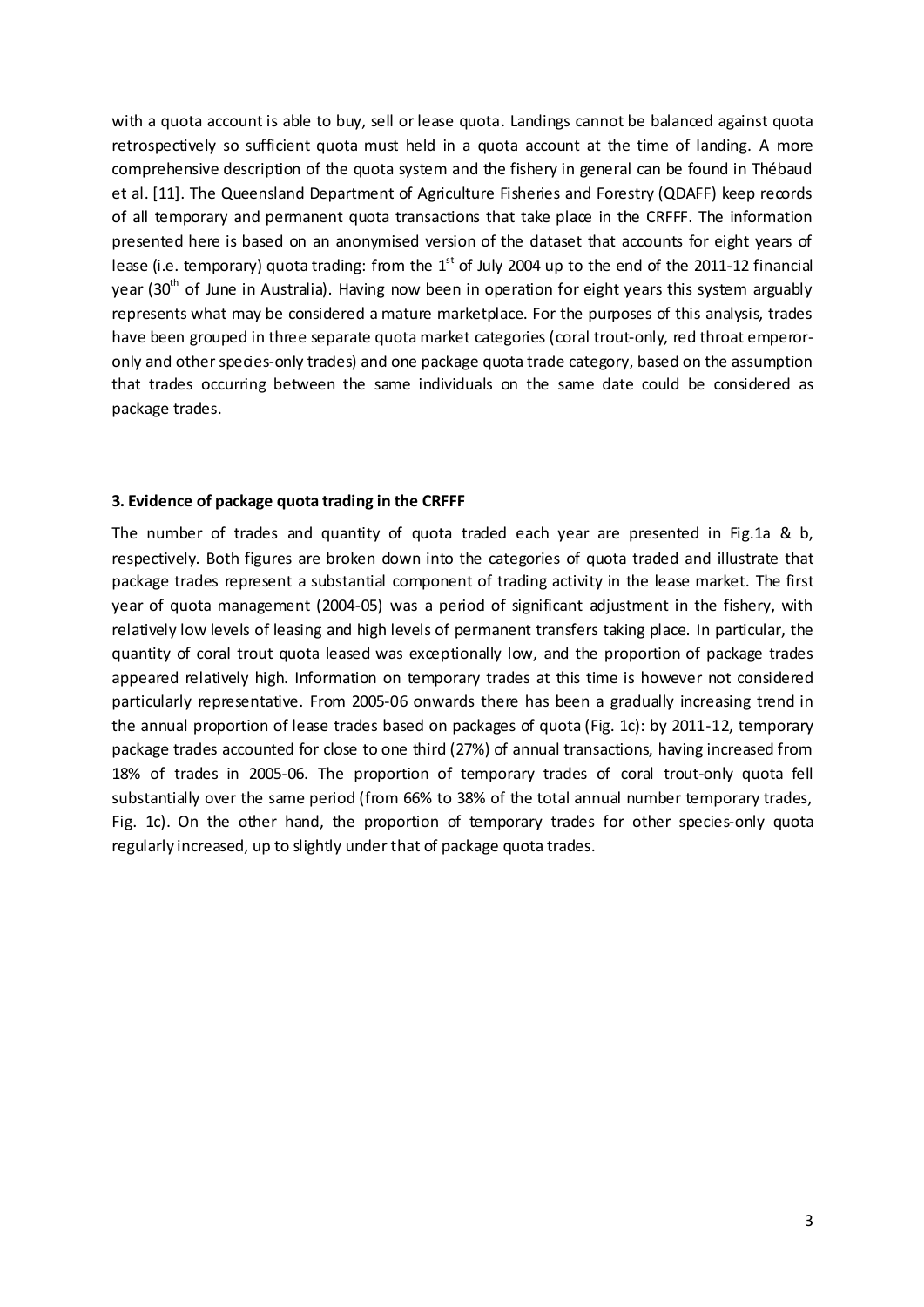

Fig.1. Numbers of temporary trades (left) and quantities of quota traded (right), by trade category (coral trout-only (CT), red throat emperor-only (RTE), other species-only (OS), and package quota trades); a) and b) as absolute numbers (top); c) and d) as proportions of annual trades and units traded annually (bottom)

Package quota trades appear even more significant when considered in terms of the number of units traded (at present 1 quota unit equates to 1kg of fish), accounting for the greatest number and proportion of total quota units traded in all years, other than 2008-09 (Fig. 1b & d). On average over the period considered, units traded in packages represented 46% of the total number of units traded annually. Coral trout units represented an average 42% of the number of units traded annually as part of these package trades.

Influence of expectations, the potential role of transaction costs and the perceived risks of not being successful on the quota market may all serve to explain some of the dynamics observed in these markets. 2008-09 was a peak year with respect to coral trout landings [10], which ultimately resulted in increased demand for quota of this species when compared to previous years. The higher demand for coral trout quota was unlikely to have been immediately apparent at the beginning of the year though, when many fishers lease in bundles of quota based on expectations formed at least in part on the compositions and levels of catches in previous years (Fig. 2a & b). Given these circumstances, it is likely that there was a tendency, in the first instance, to not acquire sufficient coral trout quota for the year. As the season progressed and it became clear that fishers targeting coral trout would require higher proportions of coral trout quota than initially expected, this may have resulted in the increase in coral trout-only quota trades (Fig. 1a, Fig. 2a & b) and consequentially a reduction in the relative quantity of coral trout traded in packages in that year (Fig. 2c). Subsequent expectations, created by the high coral trout landings in 2008-09, are believed to have then fuelled the large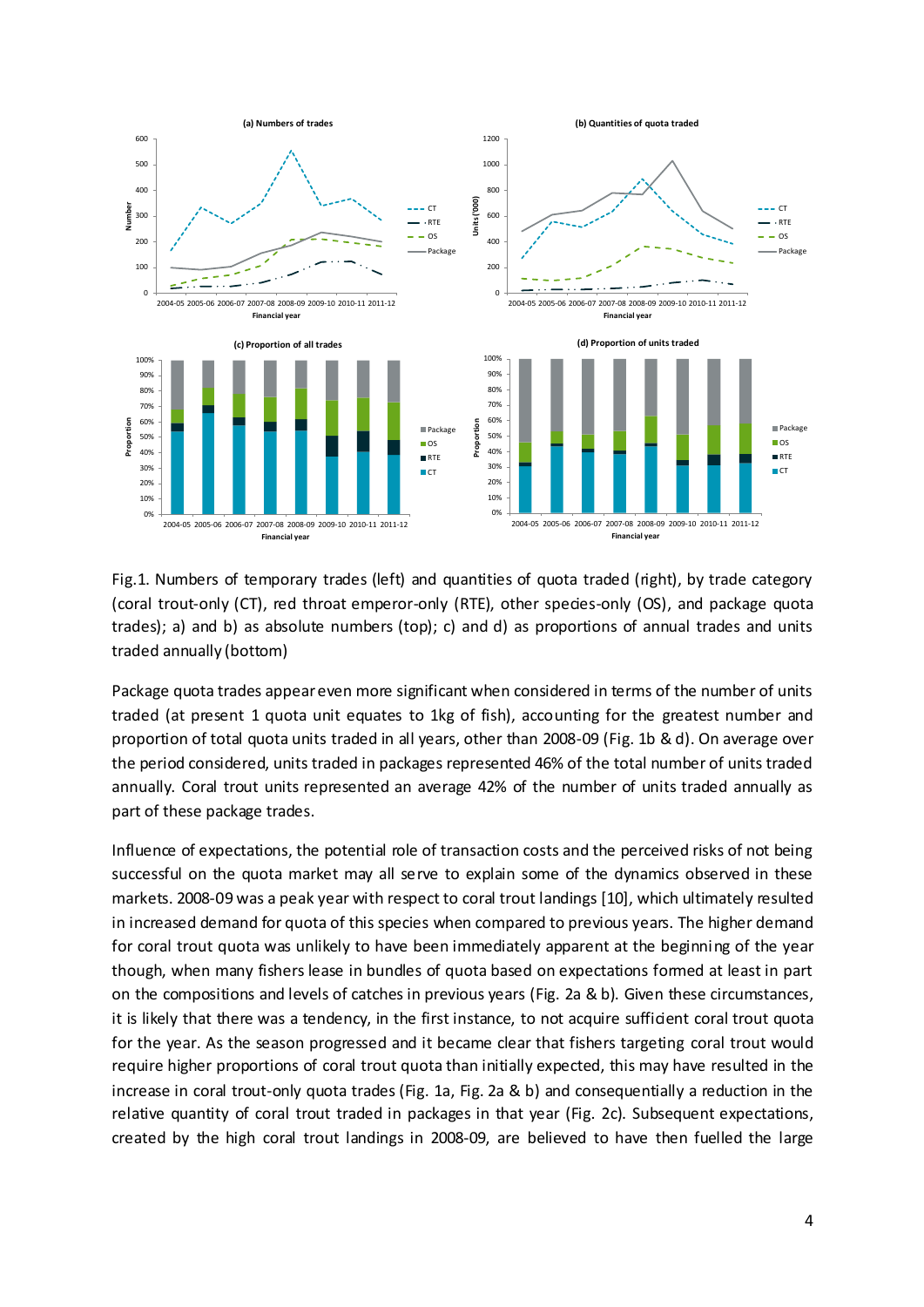

increase in the proportion of coral trout traded in packages (as a proportion of total coral trout traded) in 2009-10, despite coral trout landings ultimately being lower in this year (Fig. 2c).

Fig.2. Numbers of trades a) and quantities of quota traded b) per month, c) proportion of traded coral trout quota that was traded as part of a package each year, d) catch value (at annual average beach prices) of units traded by category of trade (AU\$)

Interestingly, package trades are always greatest, in terms of both number and quantity (Fig. 2a & b), in the first trading month of each season (July) and then generally fall away quickly. Trades of individual quota types on the other hand typically follow the opposite pattern, particularly for coral trout, as they are often lowest at the beginning of the season and progressively build towards a peak nearer the end of the fishing year. These observations reinforce the belief that fishers generally acquire the quota they expect they will need via a package trade at the beginning of the year. As the year progresses and fishers gain better information on their effective quota needs, they then undertake additional trades for single types of quota.

Assessing the relative economic importance of the quota trades considered would require knowledge of quota leasing prices, which are not readily available for this time period in the fishery. However, when weighted by the annual average beach prices of the different species caught, the relative value of the quotas contained in each trade category becomes apparent (Fig. 2d). In particular, as live CT is sold at a much higher price than dead red throat emperor and other species, the catch value associated with coral trout units traded is high. Over the time period observed, coral trout units traded in packages represented most of the catch value of the quota units traded in these packages, and accounted for 97-99% of the weighted average price. Hence, it appears likely that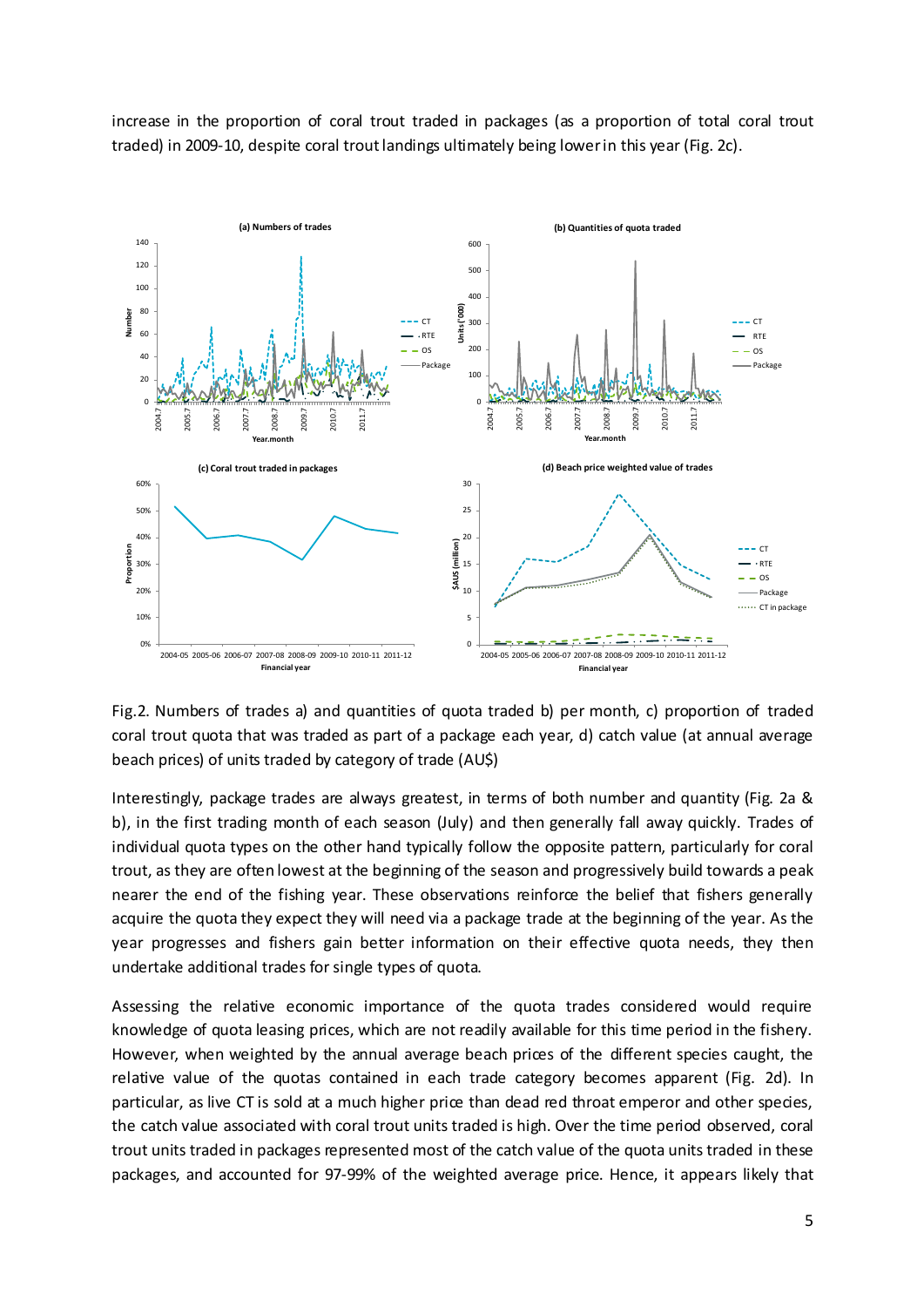most of these trades could be considered as trades focused on obtaining coral trout, but including the necessary quota for the associated catch of red throat emperor/other species (as determined by type of operation, latitude or both).

## **4. Perspectives**

The results obtained by Tisdell and Iftekhar [8-9] indicate that in the presence of joint production or economies of scale, package quota trading may offer advantages over simultaneous bidding for separate quotas across multiple markets. The authors also point to the fact that different types of bidders may be attracted to either one or the other type of trading: operators with high levels of complementarity in quota types and an ability to trade globally (across the entire set of markets) may be more inclined to package trading as this can limit the risks to them of being unsuccessful, while the opposite may be true of operators trading locally as they may have greater interest in a particular (single) species. The lease trading trends observed in the CRFFF ITQ market would appear to support these condusions, where package trades have represented a significant and increasing part of the market over the period considered. In addition to bidder type driving a preference for one form of trading or another, the inherently unpredictable nature of exactly what will be caught when fishing is likely to create some residual demand for single species trading as it allows unanticipated differences in fishers catch compositions to be balanced (as is believed to have been observed with coral trout in 2009-10). Fishers who own quota mixes that do not align with the typical composition of their catch are also likely to use single species lease trading to balance their quota demands.

Interestingly, while Tisdell and Iftekhar discuss the value of such trading in the context of a formal auctioning system defined and managed by a regulator, our observations are of trading patterns which have emerged endogenously from the market itself. This would lend further ground to the hypothesis that package trading is seen as a preferable approach to bidding for quota by a number of operators in the fishery. This may be due to the reduced transaction costs of undertaking a trade with one as opposed to many other participants, especially if asymmetrical transaction costs exist in this market. It may also reflect the lower perceived risks of being unsuccessful at obtaining the required quota by individual operators in package trades.

Whilst package trading has also been observed in other Australian fisheries managed under ITQs, and included as a possible approach to quota trading in a simulation modelling framework [12] there is limited empirical and modelling research on the actual operation of multi-species fishing quota markets [1]. The observation of package trading in the CRFFF lends support to the need for further work in order to (i) understand the patterns of trading which may evolve in real fisheries, depending on their technical, economic and biological characteristics, and (ii) assessing the overall consequences of these patterns in terms of the efficiency of ITQ systems in multi -species fisheries.

### **Acknowledgements**

This work was produced as a part of the FRDC project 2011/030 "Evaluating Candidate Monitoring Strategies, Assessment Procedures and Harvest Control Rules in the Spatially Complex Queensland